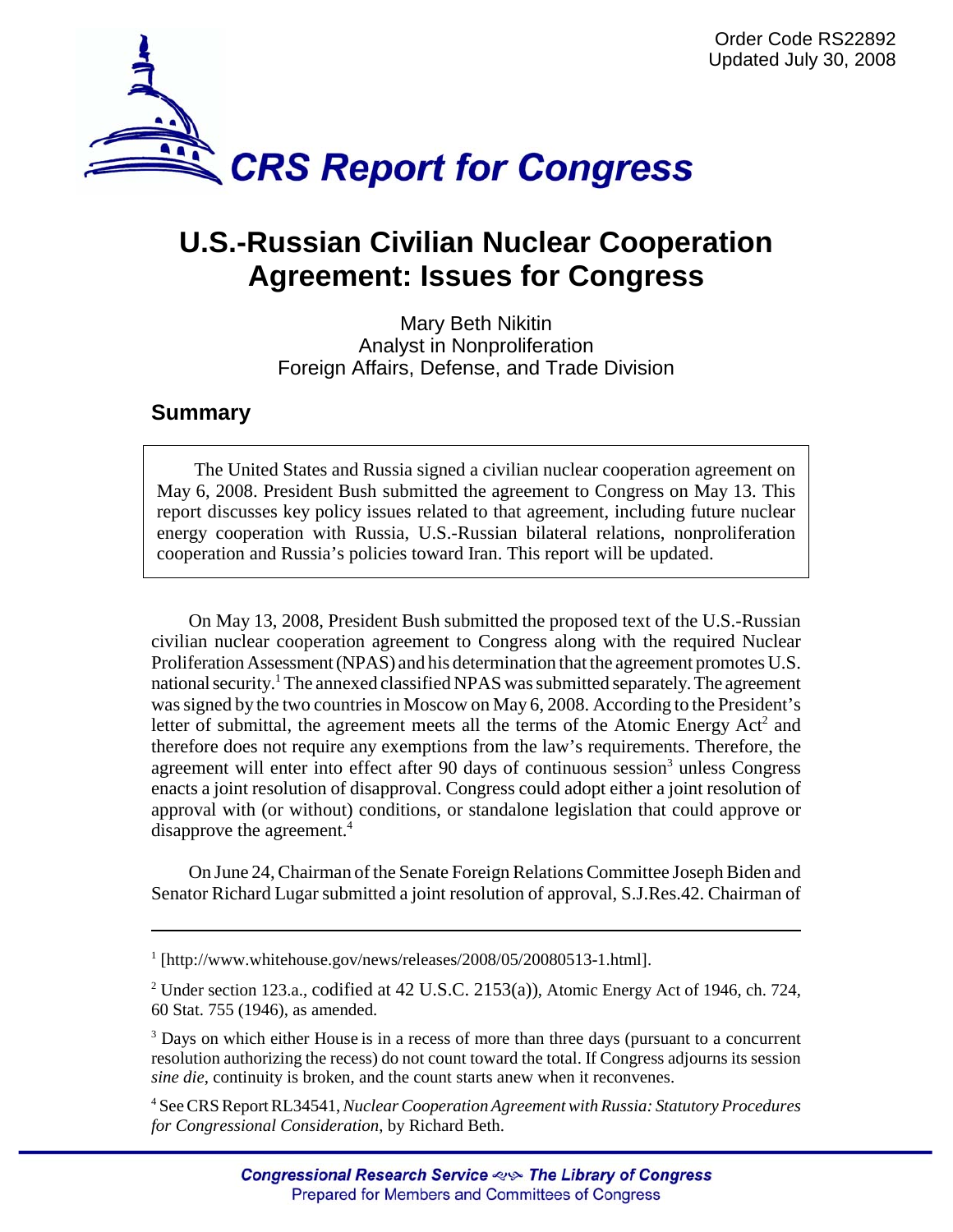the House Committee on Foreign Affairs Howard Berman and Ranking Member Ileana Ros-Lehtinen introduced a resolution of disapproval, H.J.Res. 95, on June 24. Representative Edward Markey on May 14 introduced H.J.Res. 85 expressing disfavor of the agreement. On July 23, The House Committee on Foreign Affairs reported H.R.  $6574<sup>5</sup>$  out of committee, which would approve the U.S.-Russia 123 agreement, notwithstanding the AEA. Under this resolution, no license could be issued for the export of nuclear material, equipment, or technology to Russia unless the President certified to Congress that Russia (1) is not transferring sensitive nuclear, biological- or chemicalweapons-related, ballistic or cruise missile technologies, goods, or services to Iran; (2) is cooperating with the United States on international sanctions on Iran; and (3) had ratified appropriate nuclear liability conventions or enacted domestic laws to protect U.S. firms.

#### **Background**

The U.S. Atomic Energy Act of 1954 (42 U.S.C. 2011 et seq) governs significant nuclear cooperation between the United States and other states.<sup>6</sup> The United States has about two dozen agreements for civil nuclear cooperation in place. Such agreements, known as "123 agreements," provide the framework and authorization for cooperation, and do not guarantee certain exports, technology, or material. Before significant nuclear exports<sup>7</sup> can occur, the State Department, with the advice of the Department of Energy, negotiates an agreement, which must meet criteria listed in Section 123.a., (1) through (9), 42 U.S.C. 2151.<sup>8</sup> Russia is the only NPT-recognized nuclear weapon state with whom the United States does not yet have a civilian nuclear cooperation agreement. In the case of the agreement with China, Members of Congress attached conditions to the joint resolution of approval of the agreement, based on concerns, among others, that China was exporting materials and equipment relevant for nuclear weapons development to nonnuclear weapon states.<sup>9</sup>

Prior to July 2006, Moscow's nuclear commerce with Iran presented the chief obstacle to U.S.-Russian nuclear cooperation. Several factors may have contributed to the shift in U.S. policy: a tougher line by Moscow since 2003 with respect to Iran, especially Russia's agreement with Iran to take back spent nuclear fuel from the Russian-built Bushehr reactor; President Bush's embrace of nuclear power as an alternative to reliance

<sup>&</sup>lt;sup>5</sup> The United States-Russian Federation Nuclear Cooperation Agreement Act of 2008.

<sup>&</sup>lt;sup>6</sup> Nuclear cooperation includes the distribution of special nuclear material, source material, and byproduct material, to licensing for commercial, medical, and industrial purposes. These terms, "special nuclear material," "source material," and "byproduct material," as well as other terms used in the statute, are defined in 42 U.S.C. § 2014.

 $<sup>7</sup>$  Significant nuclear cooperation includes the physical transfer of reactors, reactor components,</sup> or special nuclear material, source material, and byproduct material, under license for commercial, medical, and industrial purposes.

<sup>&</sup>lt;sup>8</sup> The Atomic Energy Act also sets out procedures for licensing exports to states with whom the United States has nuclear cooperation agreements. (Sections 126, 127, and 128 codified as amended at 42 U.S.C. 2155, 2156, 2157.) Even with a 123 agreement in place, each export of nuclear material, equipment, or technology requires a specific export license or other authorization.

<sup>9</sup> See P.L. 99-183 and CRS Report RL33192, *U.S.-China Nuclear Cooperation Agreement*.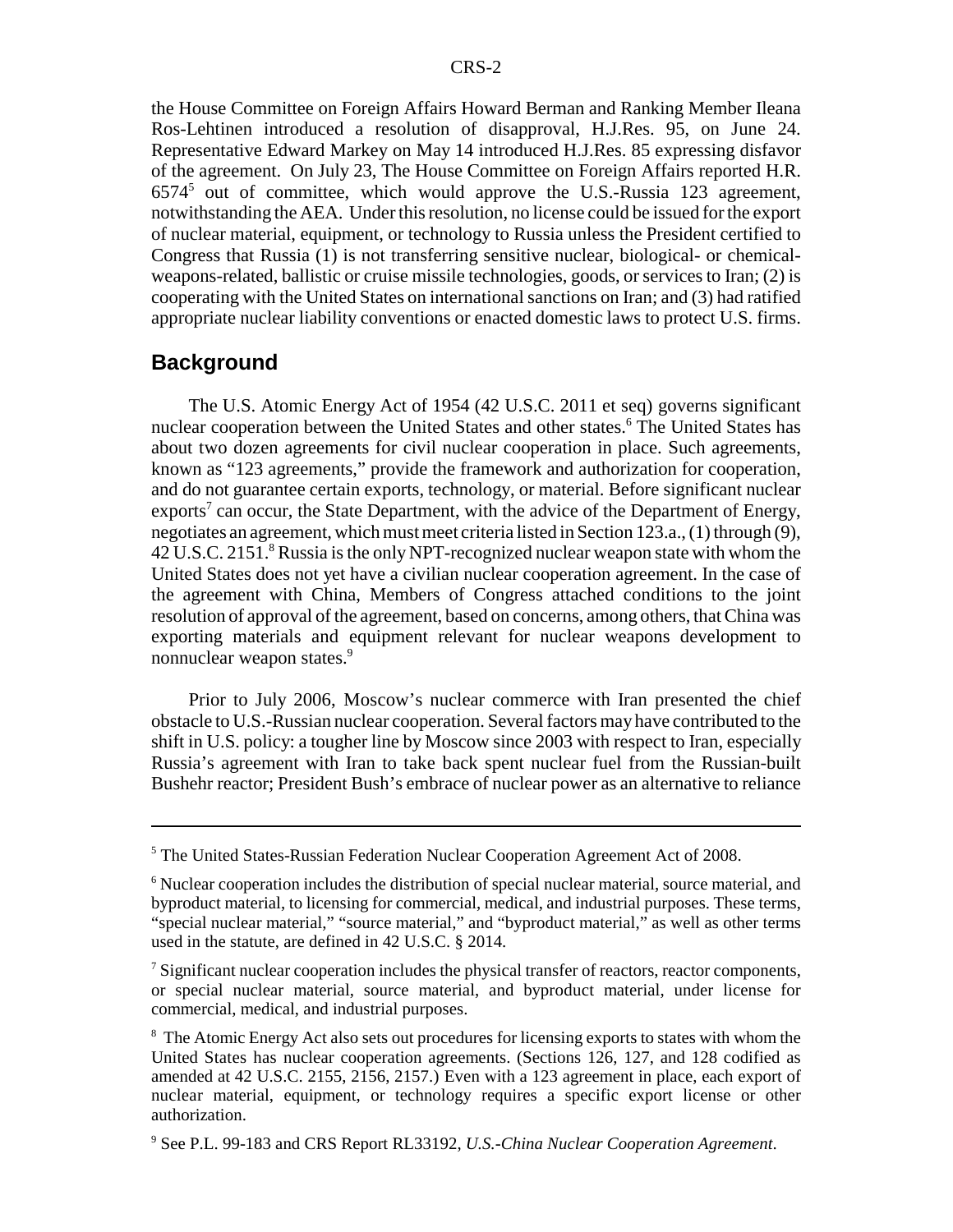on hydrocarbons; President Bush's proposals to multilateralize the nuclear fuel cycle and develop proliferation-resistant technologies through the Global Nuclear Energy Partnership (GNEP) (which includes embracing reprocessing technology after decades of U.S. opposition);<sup>10</sup> and Russia's proposals to host an international fuel center which would store and reprocess spent fuel and enrich uranium for fresh fuel.

### **Nuclear Energy and Nonproliferation Cooperation**

Pledging to accelerate nuclear energy cooperation, Presidents Bush and Putin established in July 2006 a working group<sup>11</sup> whose report defined an Action Plan for cooperation that led to the bilateral Presidential Declaration on Nuclear Energy and Nonproliferation of July 3, 2007.<sup>12</sup> U.S. officials have stated that a 123 agreement is needed to implement this plan — for example, full scale technical cooperation on fast reactors and demonstration of advanced spent fuel processing and waste management technologies.13 Benefits to the United States from a 123 agreement with Russia could include development of advanced nuclear fuel cycle technologies and a future generation of proliferation-resistant reactors,<sup>14</sup> joint commercial partnerships, influence over Russian nonproliferation and nuclear export policies.15 A common argument in favor of the agreement is that the United States could gain from Russian work on reprocessing/advanced fuel cycle research. Since the United States does not operate fast neutron reactors or reprocess, testing of fuels developed under the GNEP program could be done in Russia, including post-irradiation examination. Supporters argue that U.S. partnership in developing these technologies could help ensure that "proliferationresistance" remains a priority. Critics point out that the agreement risks entrenching the Bush Administration's policy of accepting reprocessing as a necessary part of the future of nuclear energy (although a future administration and Congress would always have the ability to guide the pace and direction of these developments).

A 123 agreement could provide Russia with access to U.S. nuclear technologies and markets, the right to receive U.S.-origin nuclear materials into Russia for storage or processing, and an improved international image for its nuclear industry. The agreement might also be construed as U.S. approval for Russia's civilian nuclear industry, thereby enabling Moscow to conclude similar agreements with other countries. Some have

15 Richard Lugar and Sam Nunn, "Help Russia Help Us," *New York Times*, May 30, 2008, [http://www.nytimes.com/2008/05/30/opinion/30lugar.html?th&emc=th].

<sup>10</sup> See CRS Report RS22542, *Nuclear Fuel Reprocessing: U.S. Policy Development*.

<sup>&</sup>lt;sup>11</sup> "Joint Working Group on the Development of a Bilateral Action Plan to Enhance Global and Bilateral Nuclear Energy Cooperation," [http://www.doe.gov/news/4553.htm].

<sup>&</sup>lt;sup>12</sup> Text of Declaration on Nuclear Energy and Nonproliferation Joint Actions, July 3, 2007, [http://moscow.usembassy.gov/bilateral/joint\_statement.php?record\_id=64].

<sup>&</sup>lt;sup>13</sup> This effort would be part of GNEP and the multi-nation Generation IV initiative to develop the next generation of civil nuclear power reactors. Collaboration may also take place under the rubric of the IAEA International Project on Innovative Nuclear Rectors and Fuel Cycles (INPRO).

<sup>&</sup>lt;sup>14</sup> A "proliferation-resistant" reactor is meant to make it more difficult to divert material for weapons use, and often refers to reprocessing technology that would not result in separated plutonium. See [http://www.gnep.energy.gov/gnepProliferationResistantRecycling.html].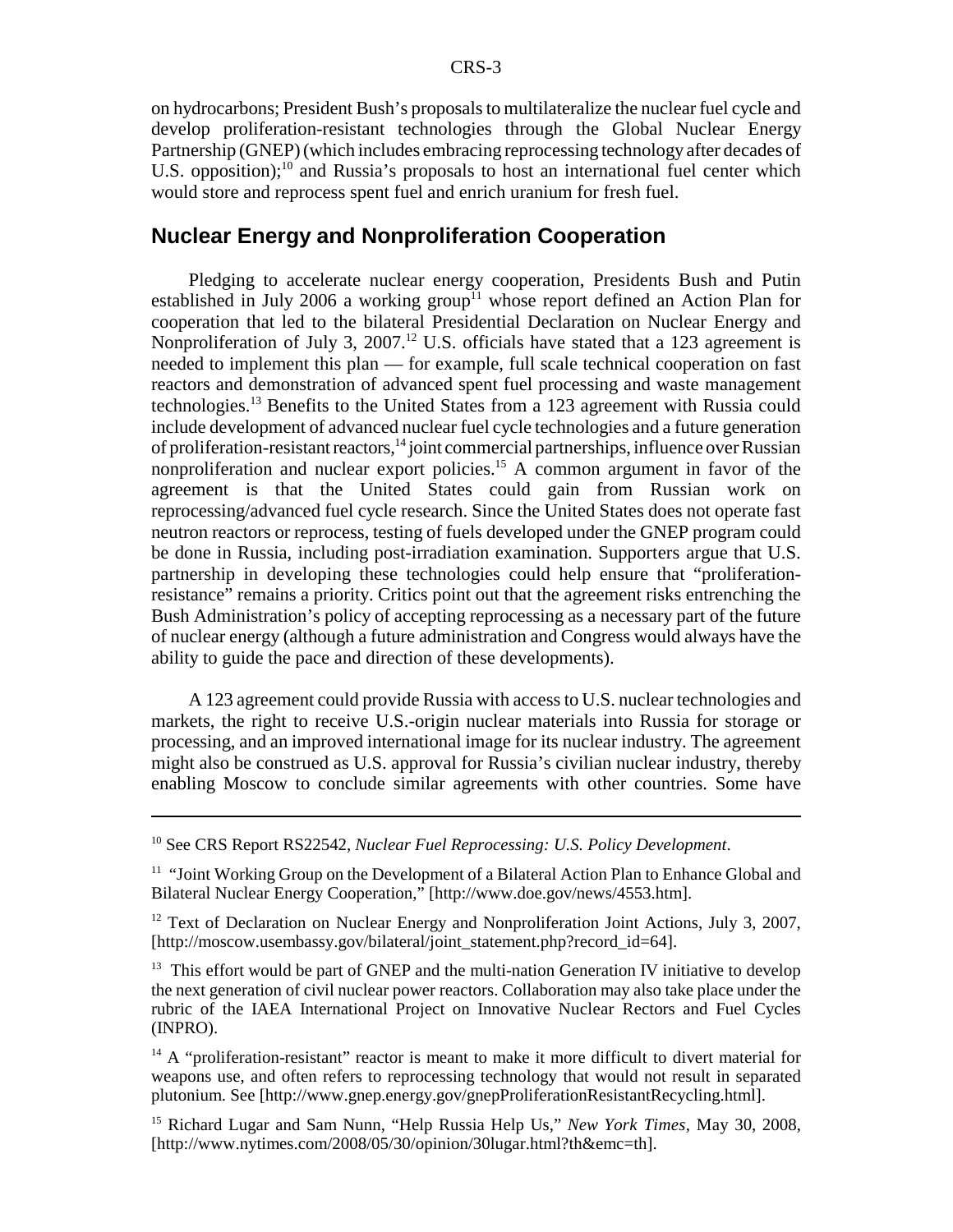criticized the agreement on this basis — that safety and environmental problems with the Russian nuclear industry remain and therefore it would be premature to give approval. Others counter that only through such an agreement will western safety technology and standards be available to Russia. Russia could also expand its reach into new nuclear power markets by adding U.S. safety and automated control systems to its exported reactors, or partnering with U.S. multinationals.

Supporters of the agreement argue that it could bolster the nonproliferation regime by promoting a nuclear energy framework that addresses emerging nuclear energy states' fuel needs while dissuading them from pursuing indigenous enrichment and reprocessing technologies. Proposals include the development of multilateral fuel assurances, international fuel service centers, and a new generation of "proliferation-resistant" reactors. Russia has set up the joint venture International Uranium Enrichment Center at Angarsk, which is to be under international safeguards, and is discussing options for hosting an international fuel bank at the site. The United States may choose to join the Angarsk consortium in order to have more input into its management, but a section 123 agreement with the United States is not necessary for Russia to proceed with these efforts, unless the United States transfers nuclear material or equipment.

Additionally, a 123 agreement would allow for Russian reprocessing of U.S.-origin spent fuel from third countries (although Russia has not yet decided to do this) or longterm spent fuel storage of such material in Russia.16 The enrichment of U.S.-obligated reprocessed uranium, and the reenrichment of U.S. uranium tails or U.S.-origin tails, using Russian enrichment facilities, would also require a  $123$  agreement.<sup>17</sup> There appears to be interest by Russia in establishing an International Spent Fuel Storage Facility (ISFSF) that could accept U.S.-origin fuel, for example from Taiwan or South Korea, or as part of a Russian fuel leasing and return program for future nuclear power plants abroad.18 The U.S. may encourage a ISFSF in Russia as a way to prevent countries from pursuing reprocessing technologies.19 Collaboration between the United States and Russia on providing nuclear fuel cycle services to nonnuclear weapon states could increase the confidence of these states in the services and therefore increase participation.

#### **U.S.-Russian Relations**

The United States and Russia are at odds on a number of foreign policy issues, including the deployment of missile defense systems in Eastern Europe and the expansion

<sup>&</sup>lt;sup>16</sup> Under Article 9 of the proposed agreement, the parties would have to agree before this occurred. According to the Atomic Energy Act, this would be considered a subsequent arrangement, under Section 131.

<sup>&</sup>lt;sup>17</sup> Import of tailings to Russia from European countries was halted in 2007 due to public protest and environmental concerns. "Russia quits uranium tailings imports over safety concerns," *RIA Novosti*, June 22, 2007. Existing contracts will be fulfilled (two with URENCO until 2009; two with EURODIF until 2014).

<sup>18 &</sup>quot;Analysis: Storage needs for nuclear growth," *UPI Energy*, May 6, 2008.

<sup>&</sup>lt;sup>19</sup> The Russian Duma passed a law in 2001 allowing for Russia to accept foreign spent fuel imports, but due to public opposition, Russian officials have stated that Russia does not now plan to import non-Russian-origin spent fuel for storage.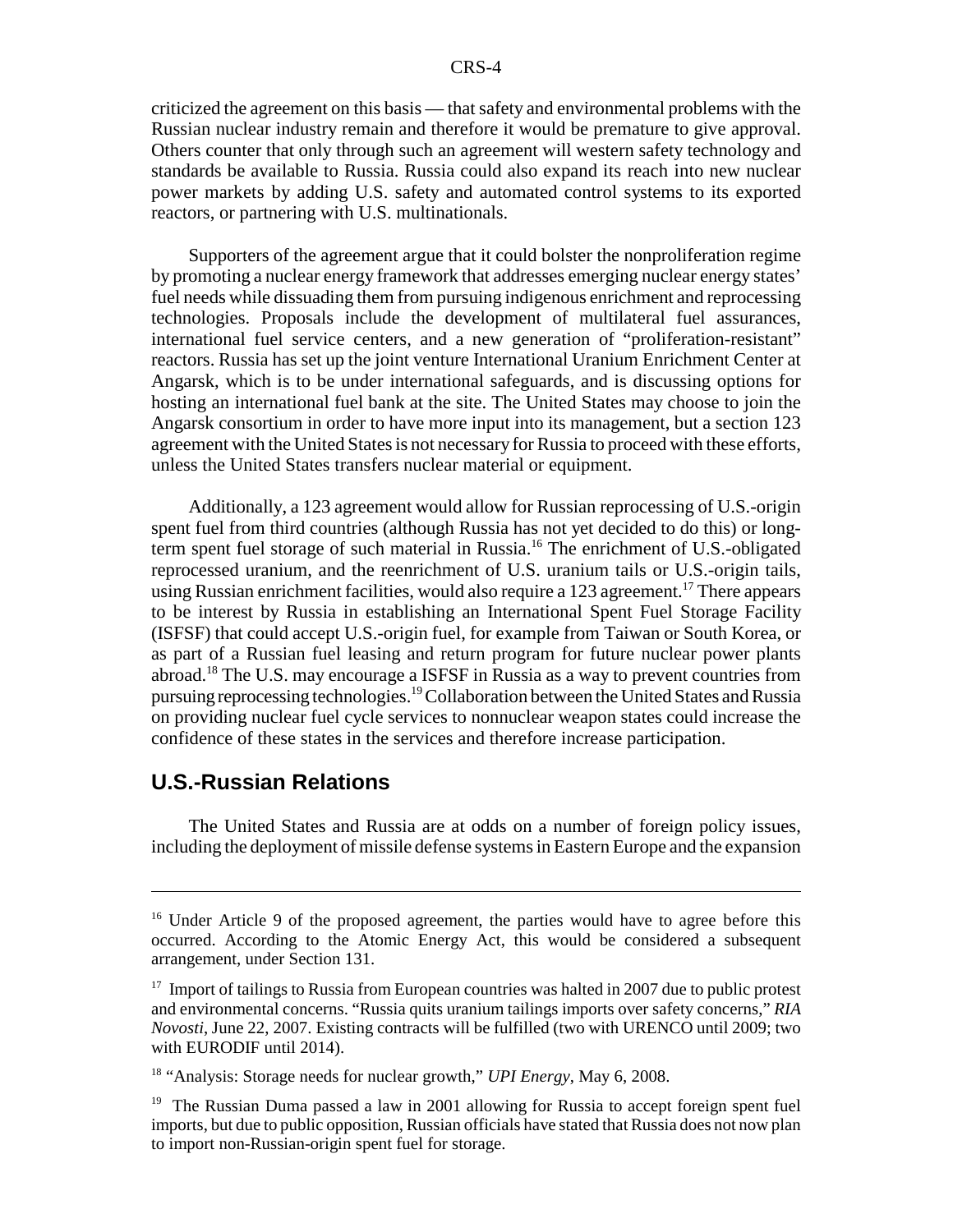of NATO.20 In this context, cooperation with Russia on nonproliferation, nuclear terrorism prevention, and nuclear energy may have particular value for the bilateral relationship. U.S. Ambassador Burns' remarked at the May signing ceremony that the 123 agreement marks Washington and Moscow's transition from "nuclear rivals" to "nuclear partners." The timing of the agreement's signing, the day before Putin stepped down as Russian President, is also viewed by some as a culmination of bilateral cooperation between the Bush and Putin administrations.<sup>21</sup> Although a 123 agreement will not itself stipulate new programs or collaborative projects, it may have symbolic value and remove a longtime irritant in bilateral relations. Supporters argue that rejecting the agreement could embolden anti-U.S. sentiment and be counter-productive to cooperation in other areas. Critics counter that its symbolic value is a reason not to enact it at this time — it would be an undeserved reward for a Russian government critics view as antidemocratic and repressive, and whose foreign policy often has been at odds with U.S. interests.

#### **Russian Policy Toward Iran**

During the Clinton Administration and the early Bush Administration, the United States had a policy not to conclude a civilian nuclear cooperation agreement with Russia while it was building a nuclear power reactor for Iran at Bushehr. After details about Iran's clandestine nuclear activities came to light during 2002-2006, Russia began to step up cooperation with the United States and other countries negotiating with Iran over its nuclear program. Additionally, Russia has insisted on IAEA safeguards on any transfers to Iran's civilian nuclear reactor at Bushehr, on condition that the resulting spent fuel will be returned to Russia, per a February 2005 agreement. Moscow has also invited Tehran to participate in its newly established international uranium enrichment center at Angarsk, as an alternative to an indigenous Iranian enrichment capability — an offer that Iran has rejected. The Bush administration has supported this approach and since 2002 no longer objects to Russia's building the Bushehr nuclear power plant in Iran. President Bush, most recently at the April 2008 summit in Sochi, has praised Russian President Putin for his "leadership" in offering a solution to the Iranian nuclear negotiations. Washington has had less success convincing Moscow to agree with its proposals for tougher sanctions on Iran in the U.N. Security Council, and Russia has been only reluctantly supportive of U.N. Security Council Resolutions (UNSCRs) imposing more limited sanctions on Iran, preferring a primarily diplomatic solution to the crisis. However, President Putin has signed decrees to fully implement UNSCRs 1737, 1747, and 1803.<sup>22</sup>

The NPAS that accompanies the proposed U.S.-Russia 123 agreement says that the United States "has received assurances from Russia at the highest levels that its government would not tolerate cooperation with Iran in violation of its U.N. Security Council obligations." Reportedly, there may have been recent intelligence indicating that Russian entities have transferred sensitive nuclear technology to Iran. But this activity was ended by high-level Russian governmental intervention and assurances were given to the

<sup>20</sup> See CRS Report RL33407, *Russian Political, Economic, and Security Issues and U.S. Interests*.

<sup>21</sup> Maria Danilova, "Officials: US, Russia to Sign Civil Nuclear Agreement," *Associated Press*, May 6, 2008.

<sup>22 &</sup>quot;Medvedev Likely to Face Problems with Iran," *RIA Novosti*, May 13, 2008, [http://en.rian.ru/analysis/20080513/107253545.html].